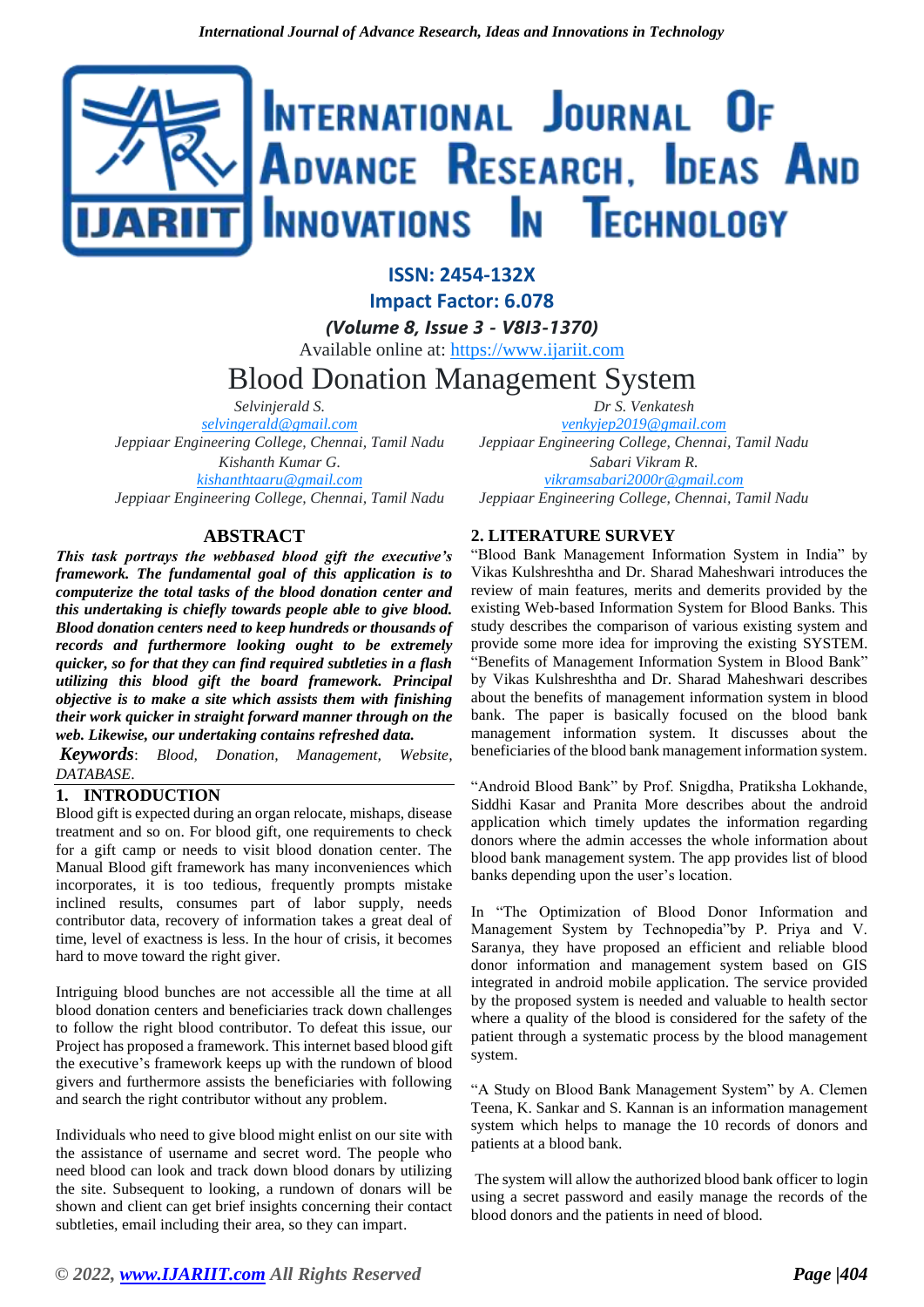In "MBB: A Life Saving Application" by Narendra Gupta, Ramakant Gawande and Nikhil Thengadi , they have proposed the system that will link all donors. The system will help control a blood transfusion service and create a database to hold data on stocks of blood in each area as data on donors in each city. Furthermore, people will be able to see which patients need blood supplies via the application. They will be able to register as donors and thus receive request from their local clients who needs blood to donate blood in cases of need.

#### **3. PROPOSED SYSTEM**

It has two modules namely Admin and User. Admins can view the list of donors of a particular area with proper Blood cross match. He/she can also check for blood requests and in case of emergency he/she can send notifications to blood donors as per the requirements. Users can register and make a request. Users will be getting notifications in case of emergency. They can either accept or ignore it. This project aims at maintaining all information regarding blood donors, different blood groups available in blood banks as wells as blood camps and help them manage in a better way.

#### **4. METHODOLOGY**

It has two modules specifically Admin and User. Chairmen can see the overview of providers of a particular locale with genuine Blood cross match. He/she can moreover check for blood requests and assuming there ought to emerge an event of emergency he/she can send alerts to blood patrons as per the necessities. Clients can select and make a requesting. Clients will get admonitions on the off chance that there ought to be an event of emergency. They can either recognize or neglect it. This adventure targets staying aware of all information concerning blood providers, different blood bundles available in blood gift focuses as wells as blood camps and help them with regulating in a prevalent way.



#### **5. ANALYSIS**

1.Project Identification and Selection

In this task, we have intended to foster a web based blood gift the EXECUTIVE'S framework which will zero in for the most part on dealing with the contributor's blood data. Anyone with any interest at all in blood gift can give the blood by enrolling in this site

#### 2. Project Initiation and Planning

To start the venture, we have accumulated client necessity of this site and arranged the extension and goal. The outcomes from this stage are extension and limit, targets, benefits, element of the proposed framework and UI plan.

#### 3. Analysing System needs

We have contemplated and recognized issues of existing framework, then, at that point, we had created uml outlines for the current framework. We likewise created uml chart for the proposed framework.

#### 4. Designing the Proposed System

In view of THE ANALYSIS PHASE, USER INTERFACE IS DESIGNED IN THIS PROCESS.

#### 5. Development of the Proposed System

In this stage, we have changed the plan of proposed framework over completely to PC programming, which incorporates PC programming involving phpMyAdmin as a product apparatus written in PHP, which is expected to deal with the organization of MySQL, and making an interpretation of the plan particulars into the PC code.

#### 6. Testing the Proposed System

This step is the process of testing whether the programming code will work correctly with the conditions in our website or not. In this phase, we had fixed bugs in order to produce a website with maximum performance.

#### 7. Implementing the Proposed System

We then, at that point, associated it to web by making nearby host, so contributors had the option to see their blood gift records on the web and executives can make, update, erase, and question records helpfully

#### **6. TESTING**

| Test-<br>id | <b>Testcas</b><br>e<br><b>Title</b>                                        | <b>Descript</b><br>ion                                                                                                              | <b>Expected</b><br>Output                                                           | <b>Result</b>      |
|-------------|----------------------------------------------------------------------------|-------------------------------------------------------------------------------------------------------------------------------------|-------------------------------------------------------------------------------------|--------------------|
| 1           | <b>Success</b><br>ful user<br>verificat<br>ion.                            | The login<br>the<br>$\mathsf{to}$<br>system<br>should be<br>tried by<br>admin<br>with<br>correct<br>usernam<br>and<br>e<br>password | Login<br>should be<br>successful<br>and user<br>should<br>enter into<br>the system. | <b>Succes</b><br>S |
| 2           | Unsucc<br>essful<br>verificat<br>ion due<br>to<br>wrong<br>passwor<br>d    | Login to<br>a system<br>with<br>wrong<br>password                                                                                   | Login<br>should fail<br>and<br>user<br>will<br>face<br>again login<br>page.         | <b>Succes</b><br>S |
| 3           | Unsucc<br>essful<br>verificat<br>ion due<br>to<br>invalid<br>user<br>name. | Login to<br>a system<br>with<br>invalid<br>user<br>name.                                                                            | login<br>should fail<br>and user<br>will<br>face<br>again login<br>page             | <b>Succes</b><br>S |

#### **7. CONCLUSION**

Consequently the site is made with two modules, for example, Admin and User with two submodules.The site facilitates the a dmittance to the blood of various gatherings expected by the sp